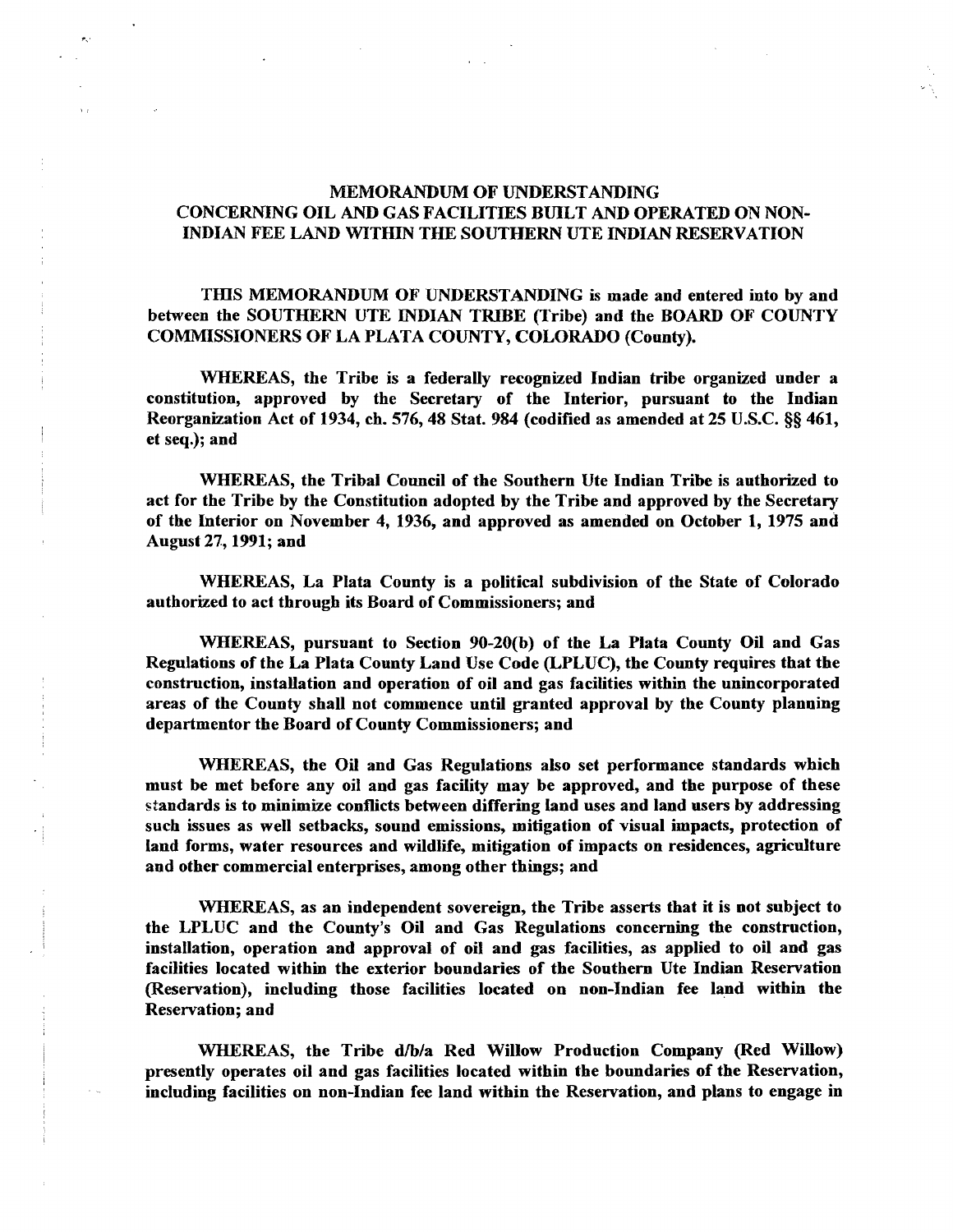further construction, installation and operation of such tribally-owned facilities on non-Indian fee land within tbe Reservation; and

WHEREAS, the Tribe and the County share a common concern for ensuring that the development of oil and gas facilities is done in a manner that minimizes conflicts between differing land uses and land users; and

WHEREAS, the County has asked the Tribe to consider voluntarily entering into a plan to allow consultation between the County, the Tribe and affected land users and to consider the performance standards of the County's Oil and Gas Regulations wben developing tribally-owned oil and gas facilities on non-Indian fee land within the exterior boundaries of the Reservation; and

WHEREAS, the Tribe believes that the establishment of a consultation process for the development of its oil and gas facilities on non-Indian fee land within the Reservation will enable all parties to have a better understanding of the development process, such communication will minimize misunderstandings between the parties, and that a consultation process will therefore be in the best interests of the Tribe, the County and the affected land users; and

WHEREAS, the Tribe is concerned about conducting its oil and gas development, wherever such development is located, in a manner that is sensitive to the issues addressed in the County's Oil and Gas Regulation performance standards, and the Tribe and Red Willow are willing to consider the County's performance standards, in addition to any other guidelines, that help meet the Tribe's oil and gas development goals; and

WHEREAS, the Tribe and the County have previously entered into several Memorandums of Understanding (MOU's) concerning matters of mutual regulatory interest, such as tribal construction of accesses onto County roads located on the Reservation and mitigation of impacts to sections of County roads caused by gravel trucks operating from tribally-owned gravel pits within the exterior boundaries of the Reservation, which establish protocols for consultation between the Tribe and the County, and both the Tribe and the County believe that these MOU's bave been beneficial to both parties through the creation of efficient and economical procedures for resolving areas of potential regulatory conflict; and

WHEREAS, it is the intent of the parties to establish a protocol for consultation between the County, the Tribe and affected land users regarding development of triballyowned oil and gas facilities on non-Indian fee land within the exterior boundaries of the Reservation, including consideration of the performance standards of the County's Oil and Gas Regulations.

NOW, THEREFORE, in consideration of the mutual covenants contained herein, tbe parties agree as follows:

1. Definitions.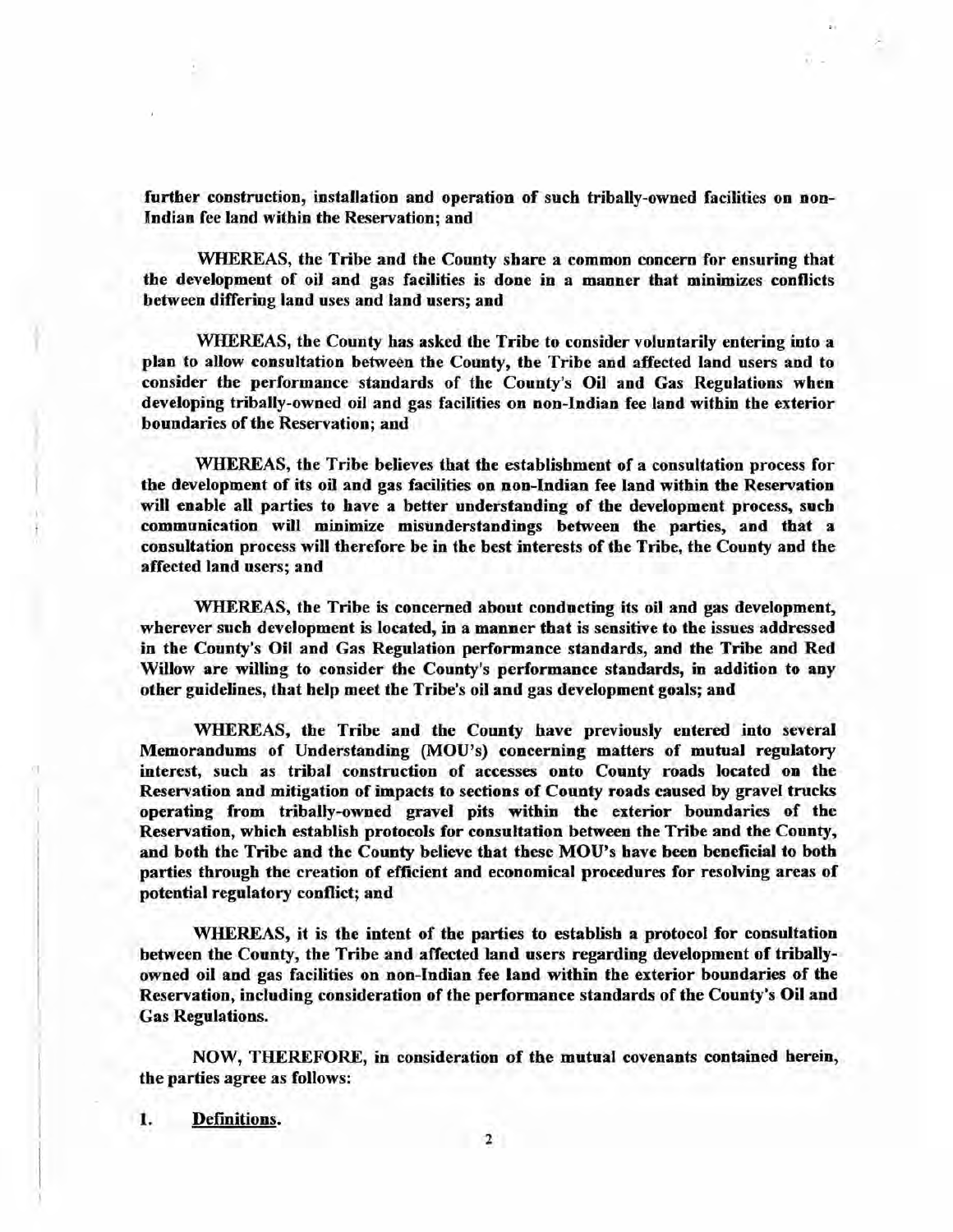a. "Tribally-Owned Oil and Gas Facility" shall mean a major or minor oil and gas facility, as defined in Section 90-19 of the County's Oil and Gas Regulations, developed by the Tribe and located on non-Indian fee land within the exterior boundaries of the Reservation as described in Public Law No. 98-290.

b. "County's Oil and Gas Regulations" shall mean the regulations set forth at Chapter 90, Natural Resources, La Plata County Land Use Code, and any subsequent amendments to those regulations.

2. County impact notification and consultation.

a. Whenever the County receives a complaint from an affected land user or othenvise has reason to believe that development of Tribally-Owned Oil and Gas Facilities is being conducted in a manner that conflicts with the performance standards of the County's Oil and Gas Regulations, the County may notify tbe Tribe. Initial notification shall be provided in-person, by phone or in writing by the County 'Planner to the President of Red Willow.

b. At the request of the President of Red Willow, the Connty Planner or the County Planner's staff and the affected land user may, along with representatives of Red Willow, conduct an on-site inspection of the subject Tribally-Owned Oil and Gas Facility.

c. Following the on-site inspection, the County may provide a recommendation for modification of the subject development that avoids any identified conflicts with the County's Oil and Gas Regulations. The recommendation shall be in writing and contain a detailed explanation of the identified conflicts with the County's Oil and Gas Regulations, as well as a detailed proposal for modification to the development that will eliminate the identified conflicts. The recommendation shall also identify the particular Tribally-Owned Oil and Gas Facility that is the subject of the modification recommendation and shall include detailed specifications for any proposed modification to the development of the facility, as well as how those modifications better meet the performance standards of the Oil and Gas Regulations.

3. Tribal response to County recommendation. Following receipt of a recommendation from the County pursuant to this Agreement for modification of the development of a Tribally-Owned Oil and Gas Facility , the Tribe will consider and evaluate the County's recommendation, the comments of the affected land user, if any, and the performance standards of the County's Oil and Gas Regulations and sball provide the County with a written response to the recommendation within five (5) working days of receipt of the County's recommendation. In the Tribe's sole discretion, the Connty's recommendation may be accepted or rejected, or an alternative to the County's recommendations may be proposed by the Tribe. The basis for the Tribe's response shall be set forth in a written response to the County.

3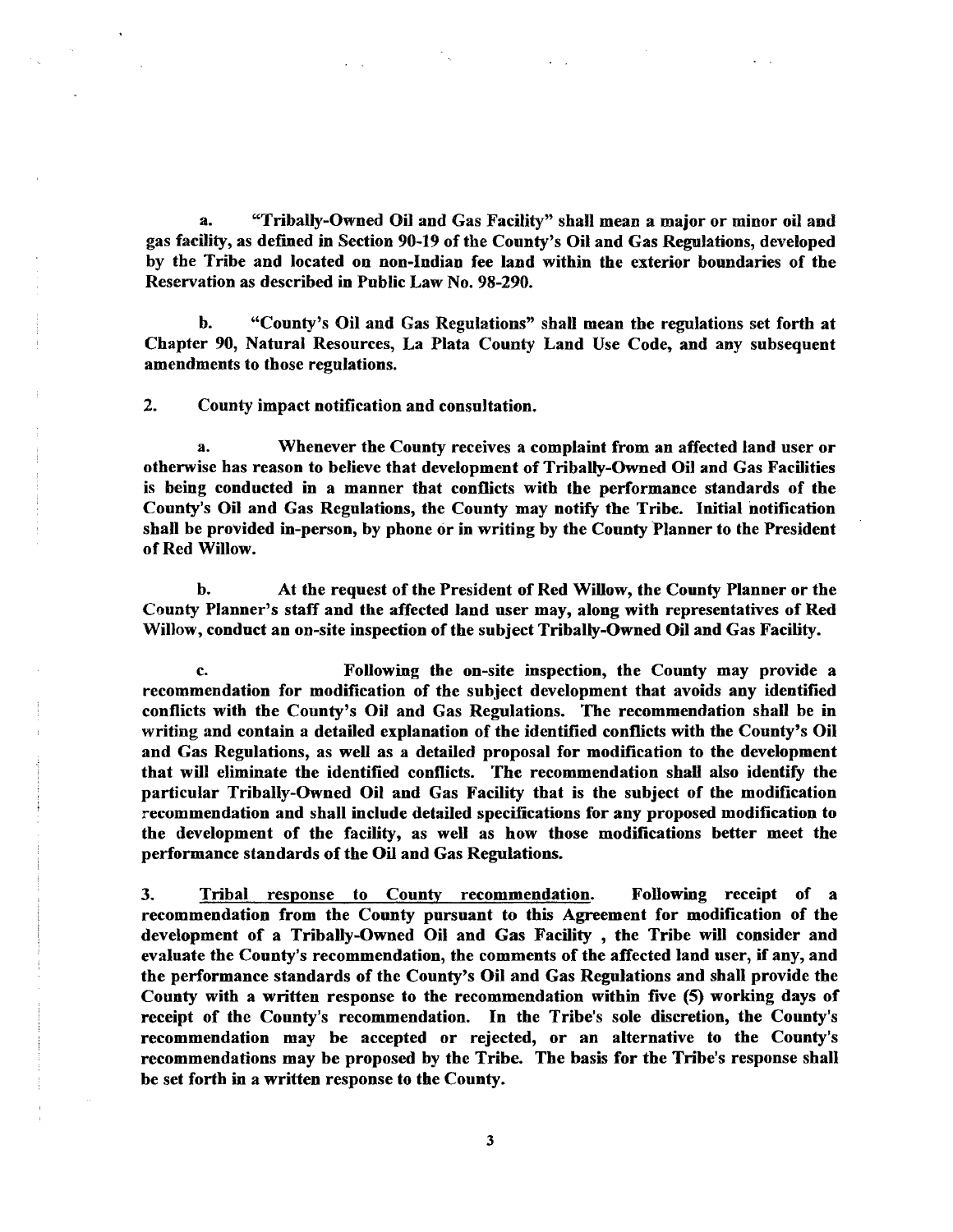4. County response to tribal proposal. Following receipt of an alternative development recommendation from the Tribe pursuant to this Agreement, the County may consider and evaluate the Tribe's proposal and provide the Tribe with a written response to the proposal within five (5) working days. In the Tribe's sole discretion, any modifications proposed in the County's response may be accepted, rejected, or an alternative to the County's proposal may be adopted by the Tribe.

## 5. Tribal impact notifIcation and consultation.

a. Notwithstanding the lack of any notice from the County, prior to commencing or allowing the commencement of development of a new Tribally-Owned Oil and Gas Facility, the Tribe shall notify the County Planner regarding the new development. The President of Red Willow shall provide initial notification in-person, by phone or in writing to the County Planner or the County Planner's staff.

b. At the request of the County Planner, the President of Red Willow shall provide an on-site inspection of the subject Tribally-Owned Oil and Gas Facility to the County Planner and other interested County personnel. The County Planner shall submit the request for an on-site inspection to the President of Red Willow within five (5) working days of receipt of the initial notification pursuant to Paragraph 4(a). The on-site inspection shall be conducted within the same five working day period and the County Planner and other interested personnel shall be available within this period or the right to the on-site inspection shall be deemed waived by the County.

c. Following the on-site inspection, the County may make recommendations for modification with opportunity for Tribal and County response in accordance with the procedures stated in Paragraphs  $1(c)$ , 2, and 3 of this Agreement.

6. In-person Consultation. As an alternative to the procedures for exchange of written recommendations and responses stated in Paragraphs 1 through 4, either party may request an in-person consultation between the parties wherein the County may make a recommendation for modification of the development of a Tribally-Owned Oil and Gas Facility to reduce identified conflicts with the performance standards of the County's Oil and Gas Regulations. The County Planner shall make the request for an in-person consultation to the President of Red Willow. The parties shall meet and engage in consultation within five (5) working days of the request. In the Tribe's sole discretion, any modifications proposed by the County during the in-person consultation may be accepted or rejected, or an alternative to the County's proposal may be adopted by the Tribe. The Tribe shall notify the County Planner of its decision to accept, reject or otherwise modify the County's proposal within five (5) working days of the in-person consultation.

7. Preservation of claims. The parties are entering this agreement only to establish a protocol for consultation between the County, tbe Tribe and affected land users regarding development of Tribally-Owned Oil and Gas Facilities. By entering into this agreement, neither the Tribe nor the County concedes or waives any legal claims. The parties acknowledge, understand and agree that this agreement shall not operate as a bar,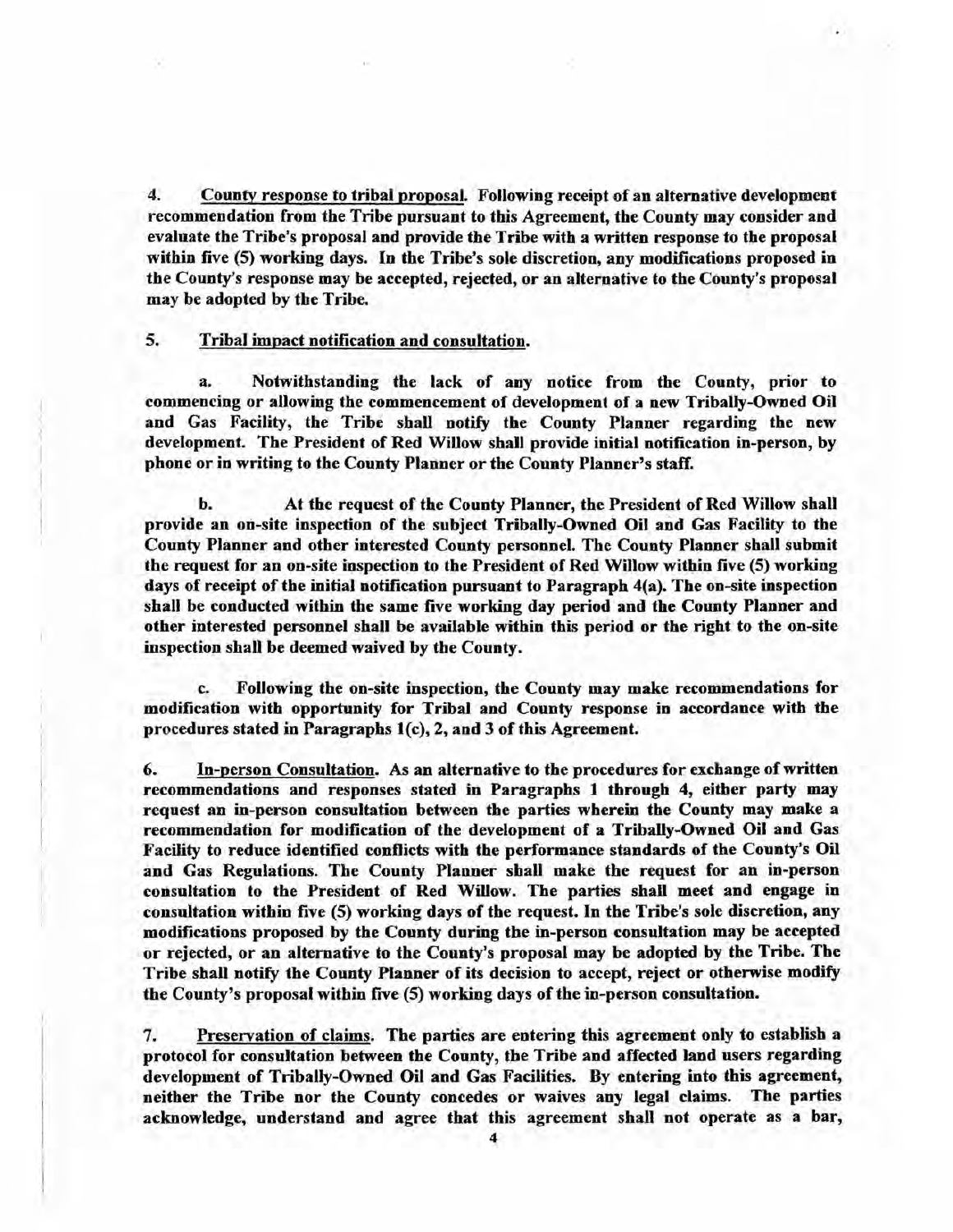constitute a waiver of any rights of the parties, or in any respect affect the ability of any party to this agreement to assert its claims concerning any legal right or obligation. Nothing in this agreement shall be construed as an admission regarding the existence or validity of the authority of either party to regulate the development of Tribally-Owned Oil and Gas Facilities or as a waiver by either party of any legal right or obligation, nor shall anything be construed as a bar to either party to seek any legal remedy available to it.

## 8. General provisions.

a. Effective date and termination. This agreement shall be effective from the date of the last party to sign and may be terminated upon thirty (30) days' advance written notice. If the Tribe fails to fully incorporate modifications to a Tribally-Owned Oil and Gas Facility proposed by the County, the County shall have the right to terminate this Agreement immediately upon providing written notice of such immediate termination to the Tribe.

b. Amendments. This agreement may not be modified or amended in any manner except by an instrument in writing signed by the parties.

c. Notices. Except as otherwise provided herein, aU notices under this agreement shaH be sent to the addresses set forth below, or to such other address as the parties may provide in writing:

Tribe:

Tribal Chairman Southern Ute Indian Tribe P.O. Box 737 Ignacio, Colorado 81137

Copy to:

President, Red Willow Production Company P.O. Box 350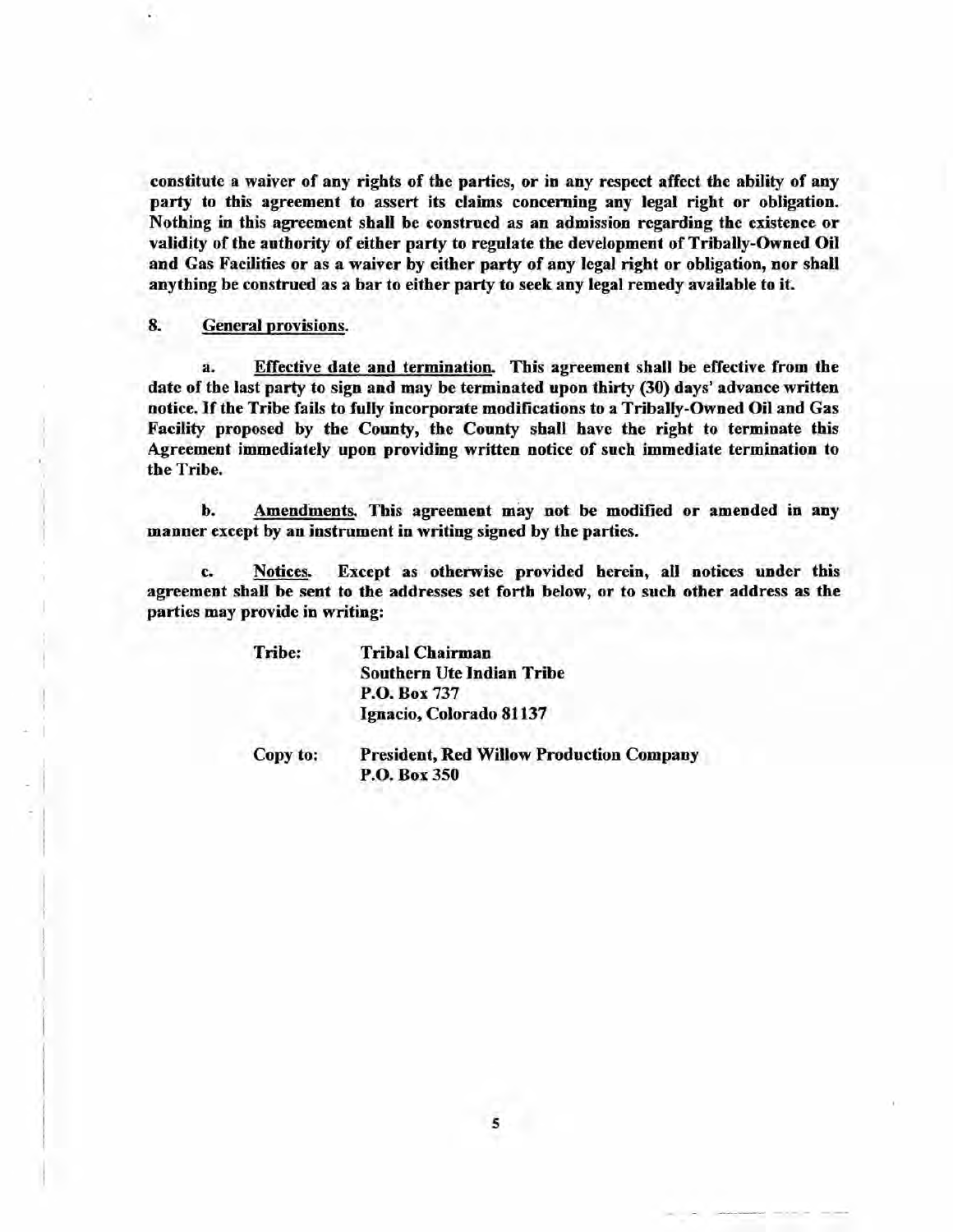## Ignacio, CO 81137

County:

i ,

**Board of County Commissioners** La Plata County 1060 E. 2<sup>nd</sup> Avenue Durango CO 81301

d. Counterparts. This agreement may be executed in two or more counterparts, each of which shall be deemed to be an original, and all of which together shall constitute but one and the same original instrument.

e. Governing Law and venue. The terms and conditions of this agreement shall be construed, interpreted and enforced in accordance with applicable laws. If any legal action is necessary to enforce the terms and conditions of this agreement, the parties agree that the jurisdiction and venue for bringing such action shall be in an appropriate court of competent jurisdiction.

f. Non-waiver of immunity. Nothing in this agreement shall be construed as constituting a waiver of any immunity by the Tribe or County for any purpose whatsoever.

g. No Waiver. No failure by either party to exercise any right it may have shall be deemed to be a waiver of that right or of the right to demand exact compliance with the terms of this agreement.

h. No third party beneficiaries. The parties do not intend to benefit any person who is not expressly a party to this Agreement. No person or entity, other than the parties, shall have any right, whether legal or equitable, to enforce any provision of this Agreement.

Now, therefore, the parties have executed this agreement on the dates set forth below.

6